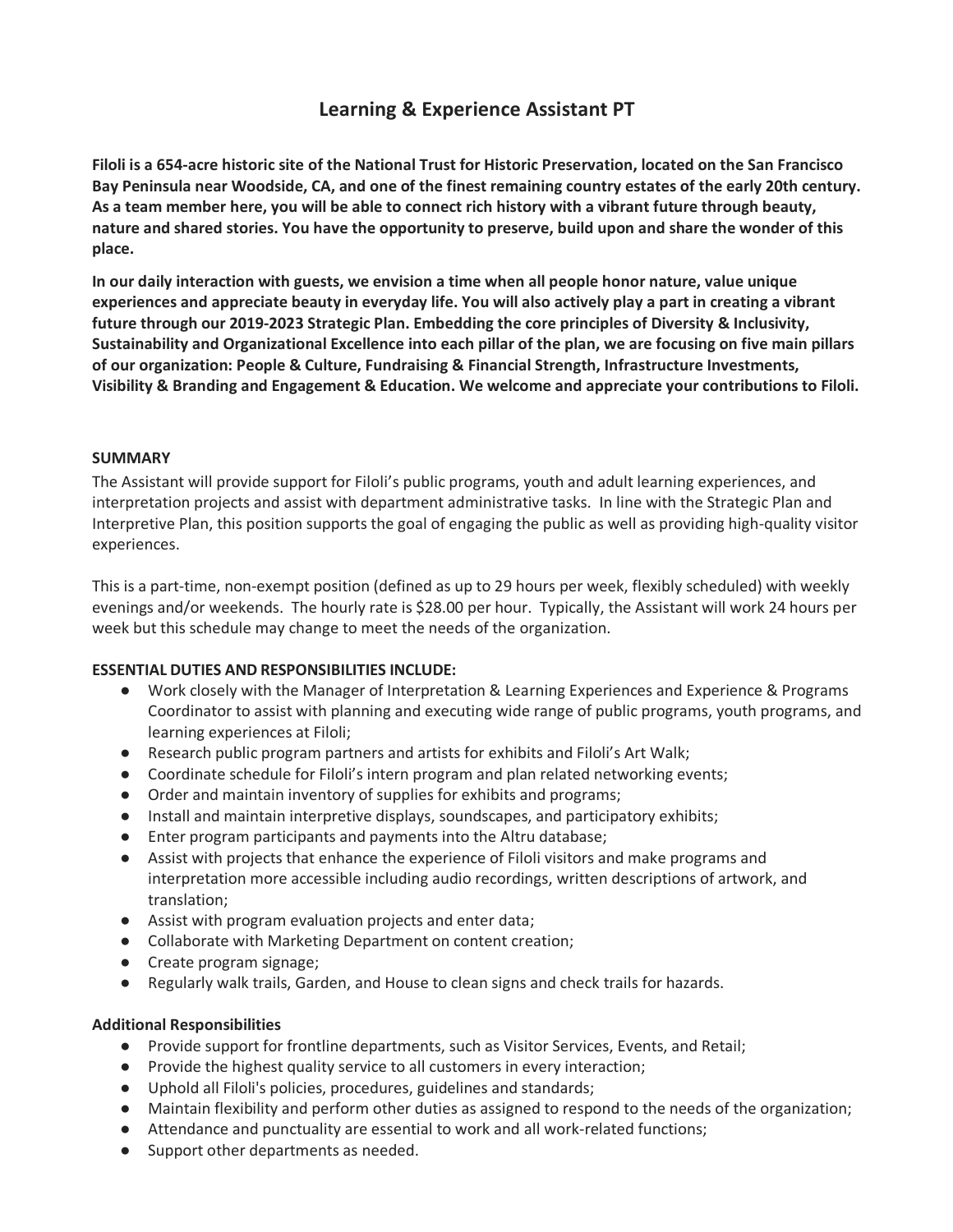## **MINIMUM QUALIFICATIONS**

An individual must be able to perform each essential duty listed above and any additional responsibilities as directed as well as satisfy the educational and skill requirements listed below:

## **Education and/or Experience**

**Education:** High school diploma or equivalent GED

### **Core Competencies:**

- PUBLIC PROGRAM EXPERIENCE Two (2) years of experience in an office setting, including assisting and executing programs/events.
- PEOPLE AND PROJECT SKILLS Effective team leadership skills and cross-functional collaborative capacity. Ability to either take direction or work independently as the situation requires. Strong administrative skills. Ability to multitask, see many sides to complex issues, and perform at high standards with a collegial team.
- LEADERSHIP Flexible, energetic, and outcomes-oriented self-starter who brings a creative approach to solving problems. Capacity to interact effectively and build partnerships with Filoli's many constituencies including staff, Board members, community partners and supporters, donors, members, visitors, and volunteers.
- CULTURAL COMPETENCIES Model a responsibility to self-awareness and awareness of others to recognize that individuals bring unique backgrounds, beliefs, values, and world-views. View racial and cultural differences as assets to the organization.
- DIVERSITY, EQUITY, ACCESSIBILITY, AND INCLUSION Committed to Filoli's dedication to integrate accountability across all efforts to support and sustain a racially equitable organization. Demonstrate a passion of advancing organizational DEAI objectives and influencing others to approach all work with an equity lens. Promote processes and communication that encourage organizational cultural competence and inclusion.
- COMMUNICATION SKILLS Demonstrate excellent written and verbal communication skills. Communicate (listening and speaking) effectively with staff, visitors and vendors on the phone and in person, as well as respond to emergency broadcasts.
- DECISIVE NATURE Well-honed ability to independently anticipate and analyze situations, define problems and objectives, recognize viable alternatives, and formulate rapid solutions with understanding of the inherent risks and the implications of decisions.
- COMPUTER SKILLS High proficiency in a PC, Windows environment, Microsoft Office products, Google Applications. Above-average proficiency with Altru database - queries, entry, reporting (standard and customized).
- AVAILABILITY Maintain a flexible work schedule that may include evenings and weekends to meet the needs of Filoli.

## **Skills and Abilities**

- Ability to assist with a variety of creative public programming events including family activities, lectures, and meetings with minimal supervision;
- Ability to multi-task and demonstrate strong time-management, organization, details, accuracy and follow-through skills;
- Successfully and efficiently set-up, take down, move and reorganize rooms, equipment, and supplies to multiple locations throughout the property. This can include lifting and carrying items up to 30 pounds.
- Work independently, while maintaining a positive team player attitude;
- Read and interpret documents such as safety rules, operating and maintenance instructions and procedural manuals.